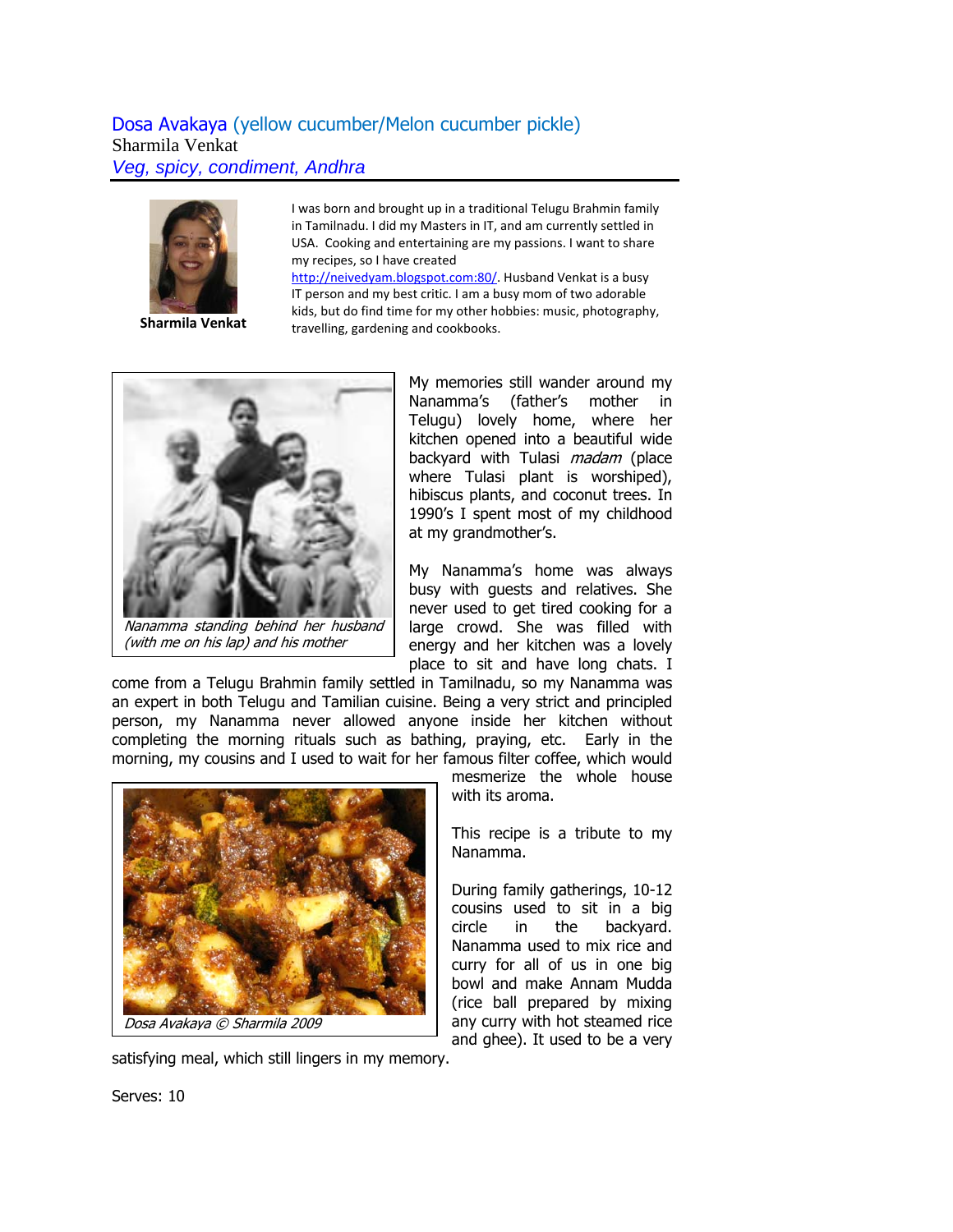Preparation time: 20 minute Standing time: 24 hours



Dosakaya (Yellow melon cucumber), a small, round light green to bright yellow coloured vegetable, with a crisp crunchy skin and a mild sweet-tartly taste, is used to prepare traditional Andhra delicacies like dosakaya pappu (Dal), dosakaya pachadi(chutney) and dosa avakai(pickle). Dosa Avakai is an old Andhra culinary tradition that is closely similar to the famous Andhra Avakai or

Mango Pickle. The main difference is that dosa avakai is ready to eat within 24 hours of preparing the pickle, while Andhra avakai takes one week.

\_\_\_\_\_\_\_\_\_\_\_\_\_\_\_\_\_\_\_\_\_\_\_\_\_\_\_\_\_\_\_\_\_\_\_\_\_\_\_\_\_\_\_\_\_\_\_\_\_\_\_\_\_\_\_\_\_\_\_\_\_\_\_\_

## **Ingredients**

- 1 cup melon cucumber (diced)
- 4 tbsps mustard seeds
- 4 tbsps red chilli powder (use 3 tbsps for less spice)
- 1 1/2 tbsp salt (if required more salt can be added later)
- 2 tsp turmeric
- ½ tsp asafoetida
- 4-5 tbsp sesame seed oil (nuvvulu nune in Telugu)

## Preparation

Wash a medium sized dosakaya (melon Cucumber) well and wipe it with a dry cloth before cutting.

Cut it into two halves, de-seed and again cut them in to small pieces Approx 1″ size, along with the skin.

Powder the mustard seed along with chilli powder and salt. (We powder mustard seeds with chilli powder and salt because if mustard is ground alone it might turn oily and sticky.)

The combination of all these dry ingredients is an aromatic spice mix called the **avalu pindi** in Telugu, which means mustard powder.

Mix these spices along with turmeric, asafoetida in a wide bowl.

To this, add dosakaya pieces and mix well.